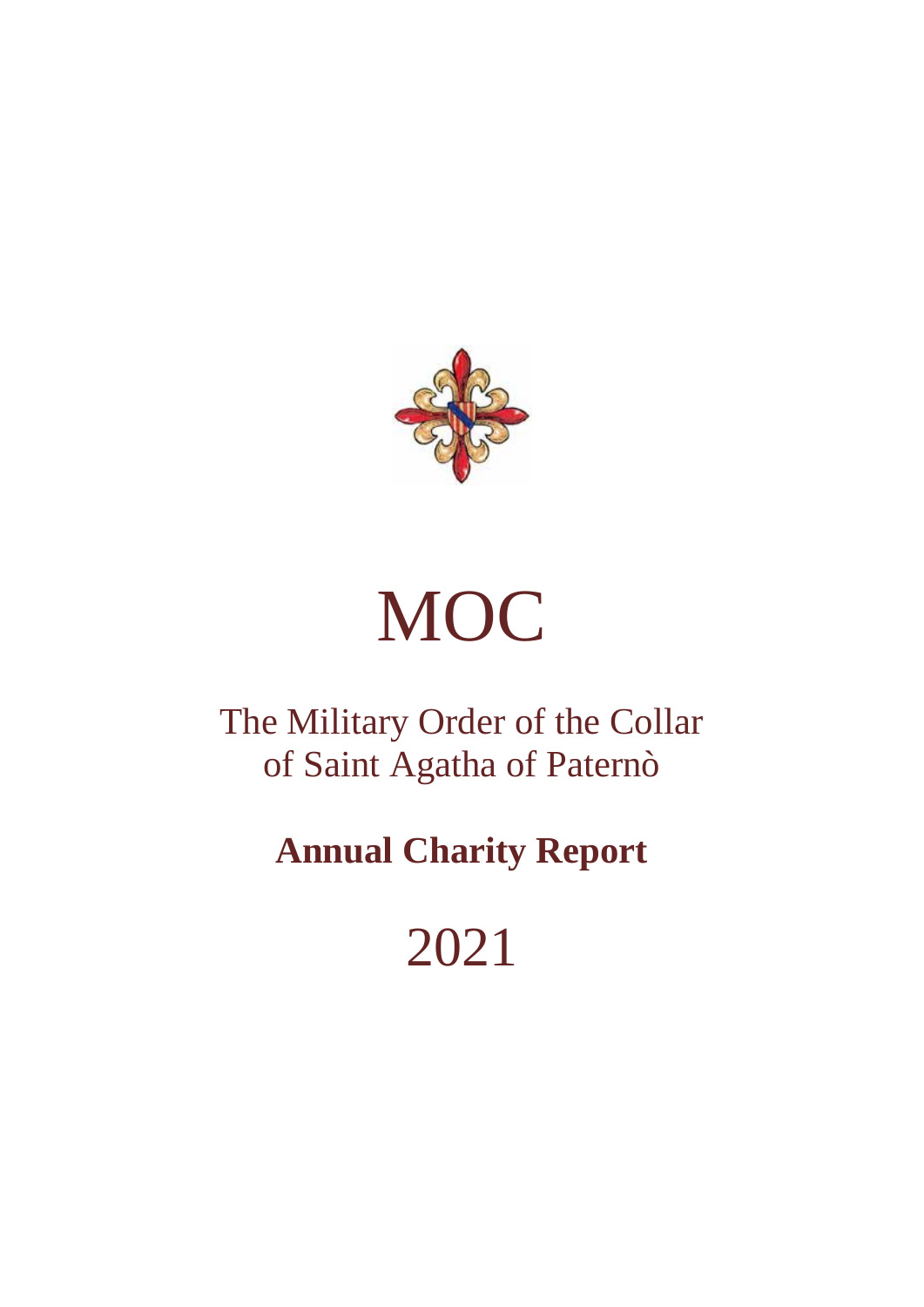

### **Annual Charity Report 2021 Military Order of the Collar of Saint Agatha of Paternò**



The past year has been another difficult year. During 2021 we have not been able to visit any projects; most of us have been confined to our homes during long periods. However, we have managed to run a surprisingly good level of activity despite the circumstances.

The gratitude we are shown when we visit the different projects is a way to thank **all** of us who are working and contributing to these projects. This should be communicated to all our knights and dames around the world. It should also be a reminder to us all to have a collection at all our events, grand or small. All contributions count.

#### **The distributed amount during 2021 was 88.950 EUR (2020 – 95.700 EUR)**



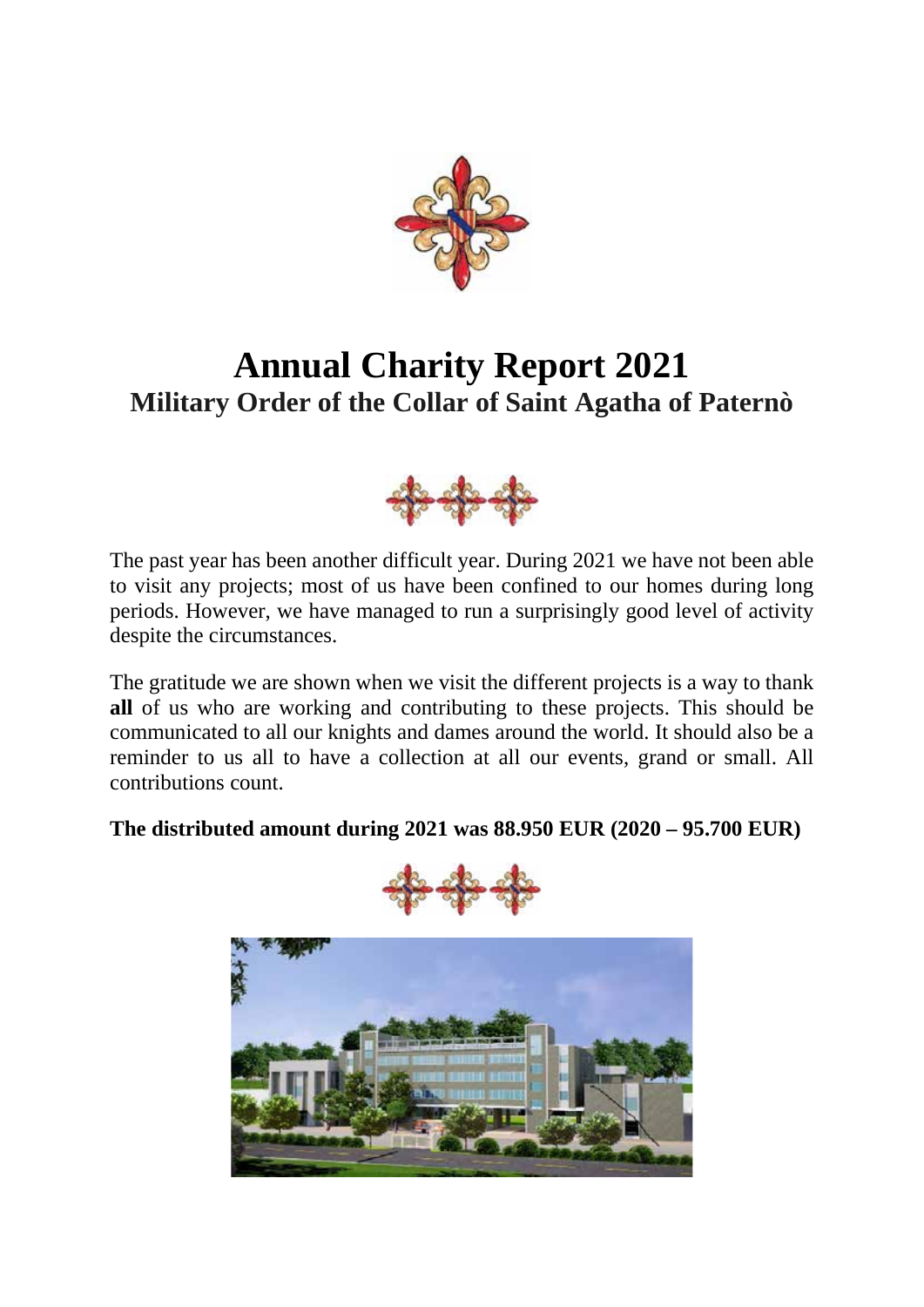

#### **International Project – Blind Relief Association**

The project – to be shared by all jurisdictions of the  $MOC$  – to provide the furniture for the new BRA Ladies' Hostel was put on hold due to issues related to the design of the building, not taking into account the need for special windows with safety features for use by blind people, but also waiting for the monsoon season to come to an end. At ground level it is open to keep the play area unobstructed, as the upper floors are supported by pillars. The ladies' hostel will be a self-contained area on the second floor. The Trustees of the English Tongue agreed to set aside the sum of 7.500 GBP / 8.800 EUR as a contribution to this project until the current financial year when it would be revisited. The Trustees of Terra Nordica have set aside 14.000 EUR and the Trustees of Terra Imperii have set aside 2.000 EUR. The funds will be transferred in early 2022.

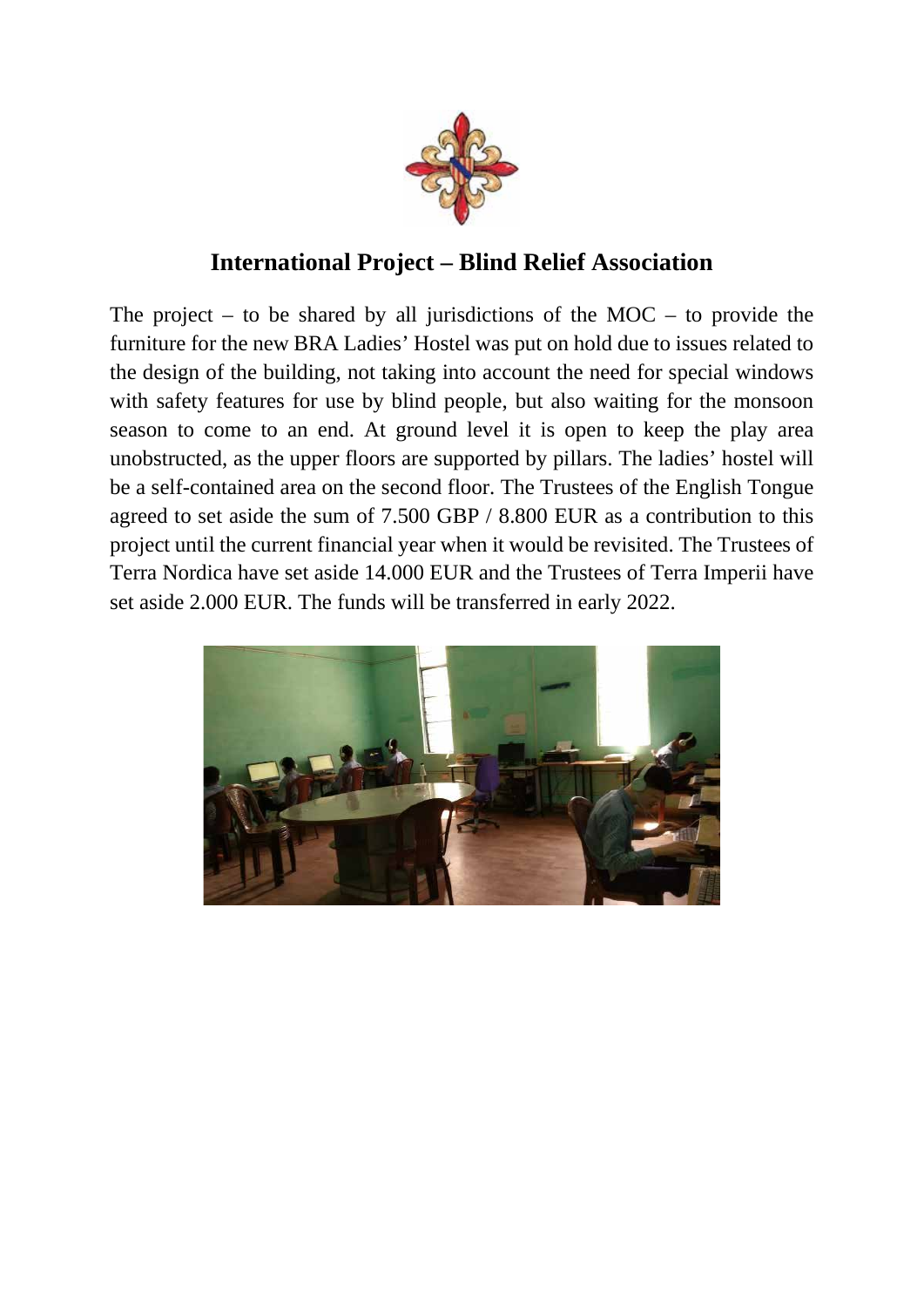

#### **The Grand Priory of Terra Nordica**

#### **Distributed amount: 52.500 EUR**

**Annai Home for Children** is an orphanage located in Tamil Nadu in south eastern India. The orphanage is run by a local organisation called People's Service Trust and the day to day Director Fr Francis Jeyabathi. Annai Home has around 250 children, mainly girls. We are financing the construction of a building with 20 toilets and 20 shower rooms. The project was completed in early summer of 2021. Due to increased prices and delays we have added 7.000 EUR.





#### **Mental Wellbeing Project, Vavuniya, Sri Lanka**

Another project that has been delayed due to Covid-19. The project is aimed at building up self-confidence and to handle the effects of the war and the years in the camps. The area is isolated, not walking distance to the next village, and when they started to build up the village there was absolutely nothing. Slowly they are starting to build up a life outside the camps. They get counselling both on an individual level and in groups, both children and families are included.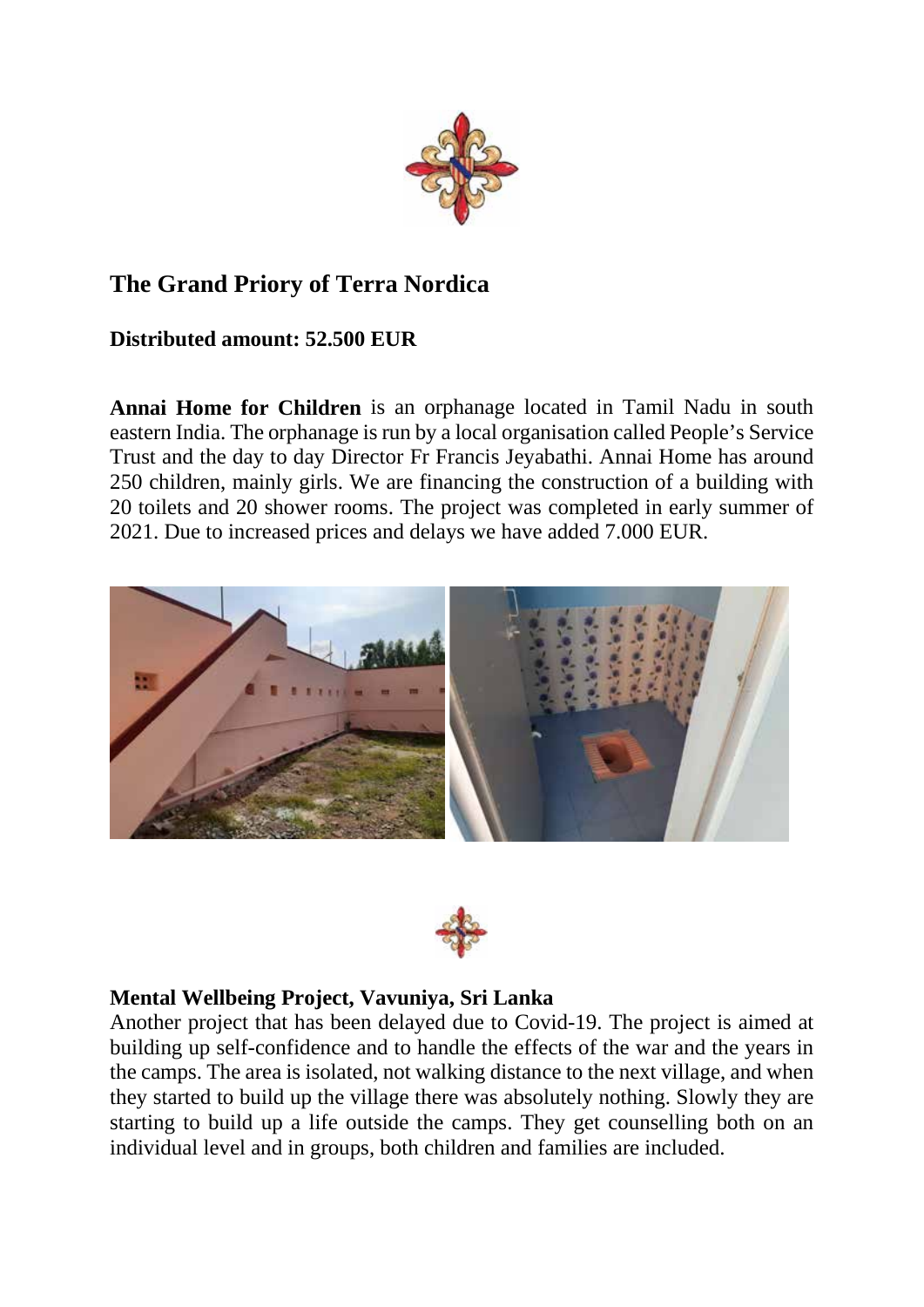The project is designed for 2 years as this mental health response process is a series of actions to help people recover from traumatized status. Initially the budget is proposed for a year and then decisions will be taken for a possible second year. The project has been delayed due to the pandemic. Reserved funds have been released during 2021.





**The Blind Relief Association in New Dehli** has received a donation to continue the Job Placement project. With the establishment of training programmes, each year, more and more blind persons graduate from these training courses. The Association has started a Placement Project to secure employment for its trainees. The project is primarily meant for finding jobs for eligible blind trainees graduating out of the Association's various vocational training programmes. The project also helps blind persons approaching the Association for jobs from other places in the country. 3.000 EUR.

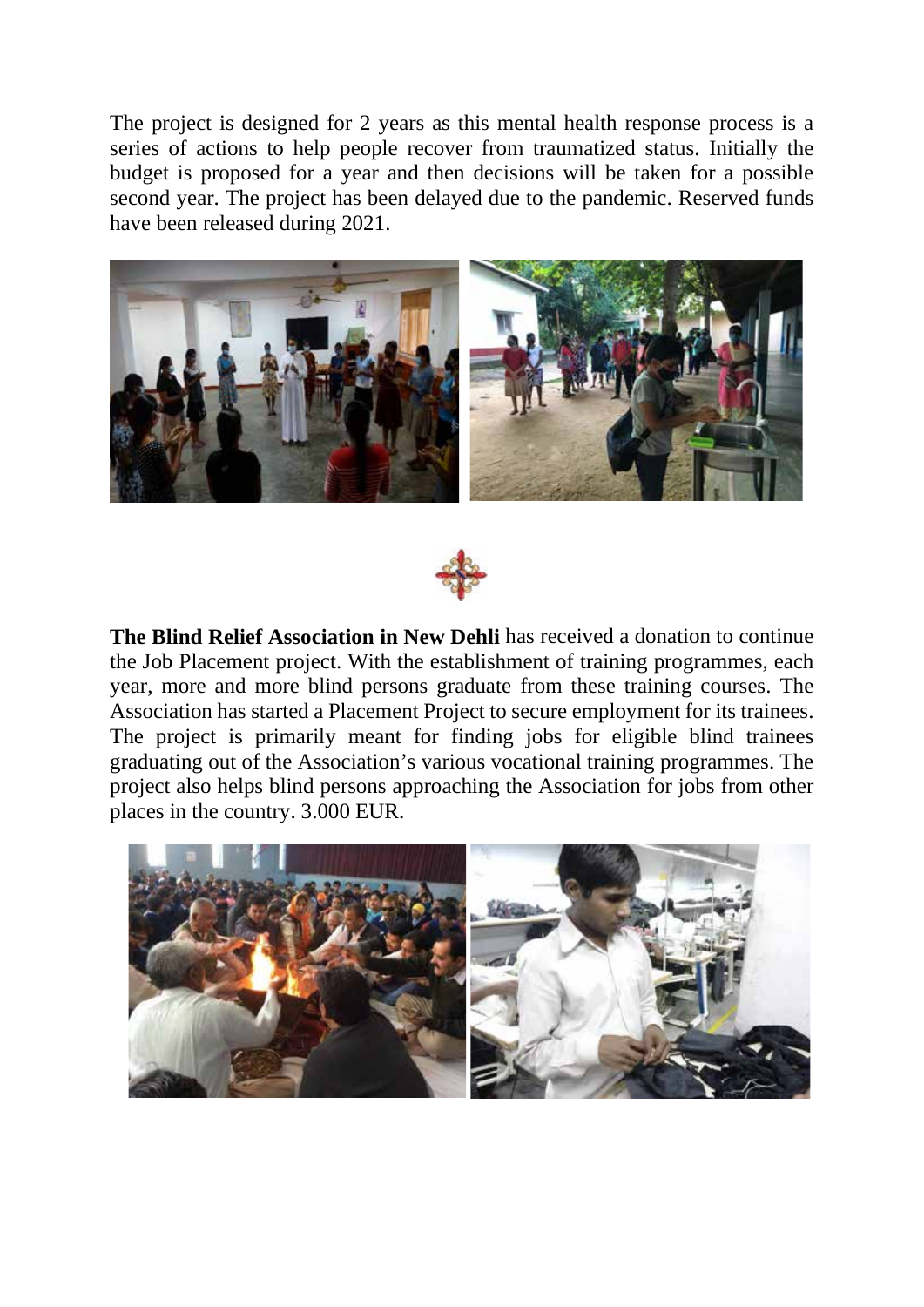

#### **Sorelle for Sri Lanka – Micro Credit & More**

**MOC Terra Nordica** cooperates in this project with **Rockids Foundation,** from the Netherlands, that supports underprivileged children and their families in the Vavuniya province in Northern Sri Lanka.

Together with our local partner organisation Caritas, we support a micro credit & buddy project entitled 'Sorelle for Sri Lanka' (Sisters for Sri Lanka).

Due to the success of the initial micro credit fundings a new project has been arranged and is called Sorelle Advanced. It is aimed at the women who started up companies successfully and now need to expand their businesses. This is a sustainable investment, because the pot is filled over and over again and lent out under the guidance of our partner organisation. 4.000 EUR





**Project Hope, Faith and Future.** The orphanage JU Dom Rada Vranjesavic is located in Banja Luka, Bosnia and Herzegovina. The project is aimed to assist the orphanage in the basics of daily life. There are 90 children and youth among many with special needs. Some need wheelchairs and others are in need of special medical assistance. 5.000 EUR.



**Project Scholarship Sarajevo.** A cooperation between our foundation, the University of Sarajevo and the Embassy of Bosnia and Herzegovina in Sweden. The aim is to give possibility for persons with special needs and in a problematic social and financial situation to continue to study in an academic environment. An applicant was selected in the autumn and the scholarship was paid in late 2021. 3.600 EUR.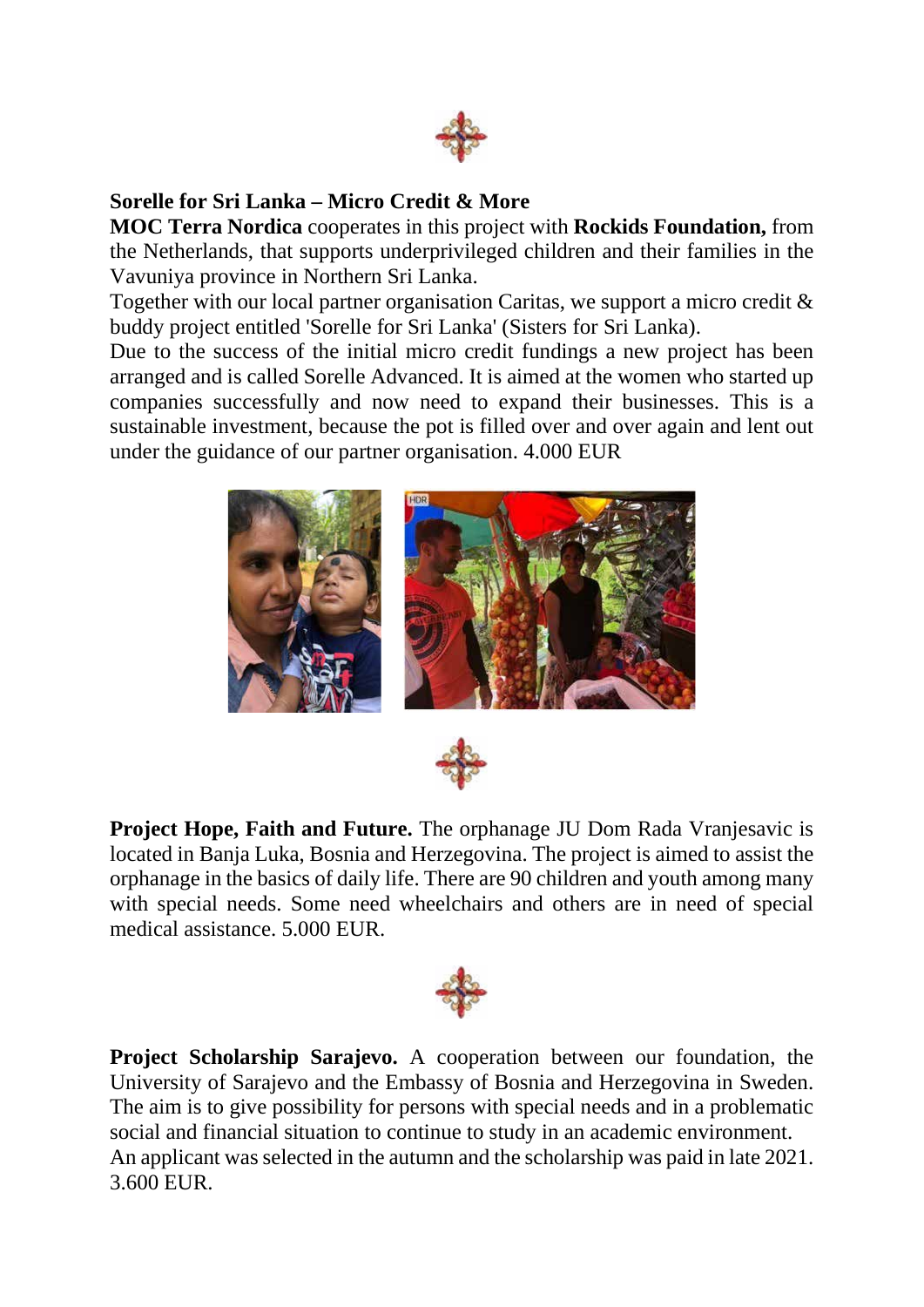

**ALEF Uganda.** Adult Learning and Empowerment Facilitators is a Swedish association active in Uganda since 2013. The project is supporting educational leaflets to create small libraries. Mothers will take them home and read them together with their children. This is most important since the pandemic has made traditional teaching difficult. 2.400 EUR.



**Caritas trafficking Project, Stockholm**. A project for exposed women and children. Trafficking is one of the most degrading phenomena in our modern time. Caritas is running a protected residence with room for 41 women and 62 children, Most of the women have a foreign background and have in many cases been invited to come to Sweden with promises of studies or work. Some have been sold by their own family members. Through this residence they are offered counselling and help to find their own accommodation. Caritas has applied for a support of 10.000 EUR. The amount has been paid in two parts during 2021.



**Repair of various boreholes, Mangochi Diocese in Malawi**. Clean water is one of the most important issues in these areas, and even more now with Covid-19 but also other infectious diseases. Instead of digging new boreholes at a cost of up to 5.000 Euro each, with the same amount spare parts could be bought to manage up to 100 boreholes. The cost of all these repairs is approximately 5.500 EUR.



**Lepro project, Mangochi Diocese in Malawi**. The Utale II Mission is running a project to help crippled lepers who have no relatives. An entire year's supply of food, like grain, rice, beans but also such as meat fish and vegetables for these 30 individuals would cost 5.000 EUR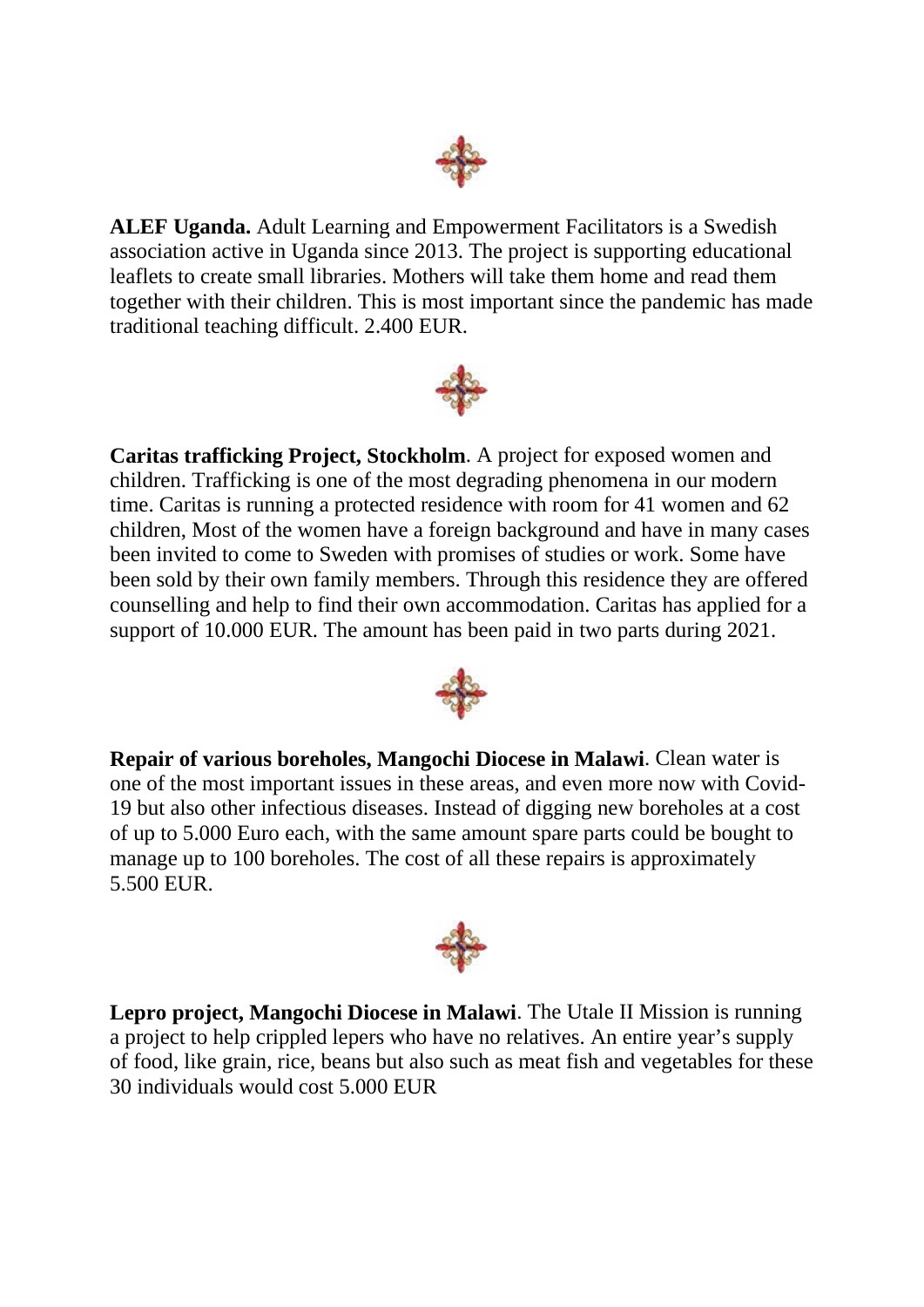

**The Bridgettine Sisters of Bethlehem** have received a donation to help poor families with food and medicine packages. The Sisters also sponsor some families so that their children can go to school by paying their fees. 4.000 EUR.





**L'Aventura Musical**. A cooperation with The Arts Society Nerja and Caritas in Nerja, Spain. A program of music dance and video workshops and scholarships for three children to enable them to play a real instrument and to go to Conservatorio, the Music Academy in Torre del Mar. The Festival was held in September with the presence of two delegates from MOC. 2.000 EUR





**Project Rotary, Kenya.** Through one MOC member in Rotary Stockholm, we have decided to support their project Maseno Food for Life run by Emulua Child Development Project. A food project for children under five years of age in western Kenya, by Lake Victoria. 1.000 EUR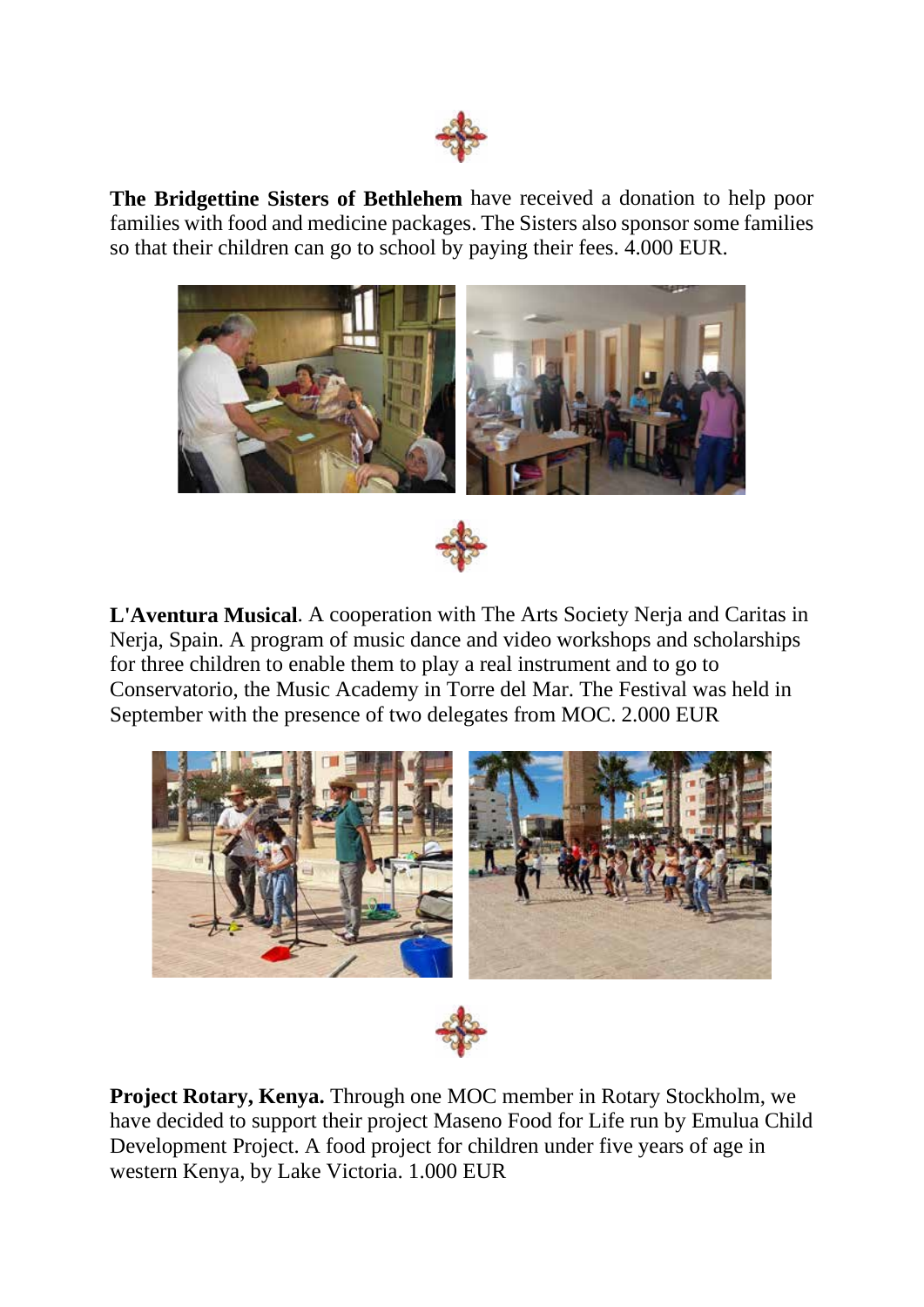

#### **The Grand Priory of the English Tongue**

#### **Distributed amount: 24.551 GBP / 28.500 EUR Our Activities**

The foundation operates as a grant giving organisation in the areas of poverty relief and education in less developed and developing nations, as well as those closer to home in the United Kingdom. We assist charities, primarily involved in the welfare and well-being of children and in the emergency services sector.



#### **The Blind Relief Association (BRA), New Delhi, India**

The BRA, Delhi provides education for 200 visually impaired students. Some have associated conditions or disabilities and need special training and individual care. To meet these needs, the BRA runs a programme in the unit for visually impaired children with multiple disabilities (mental, psychological, physical). The main objective is to develop possible academic skills and independent living skills among these children to rehabilitate them into mainstream society.

10,000 GBP (11.950 EUR) is given towards the support of the unit for visually impaired children with special care and the production of Braille and audio books..

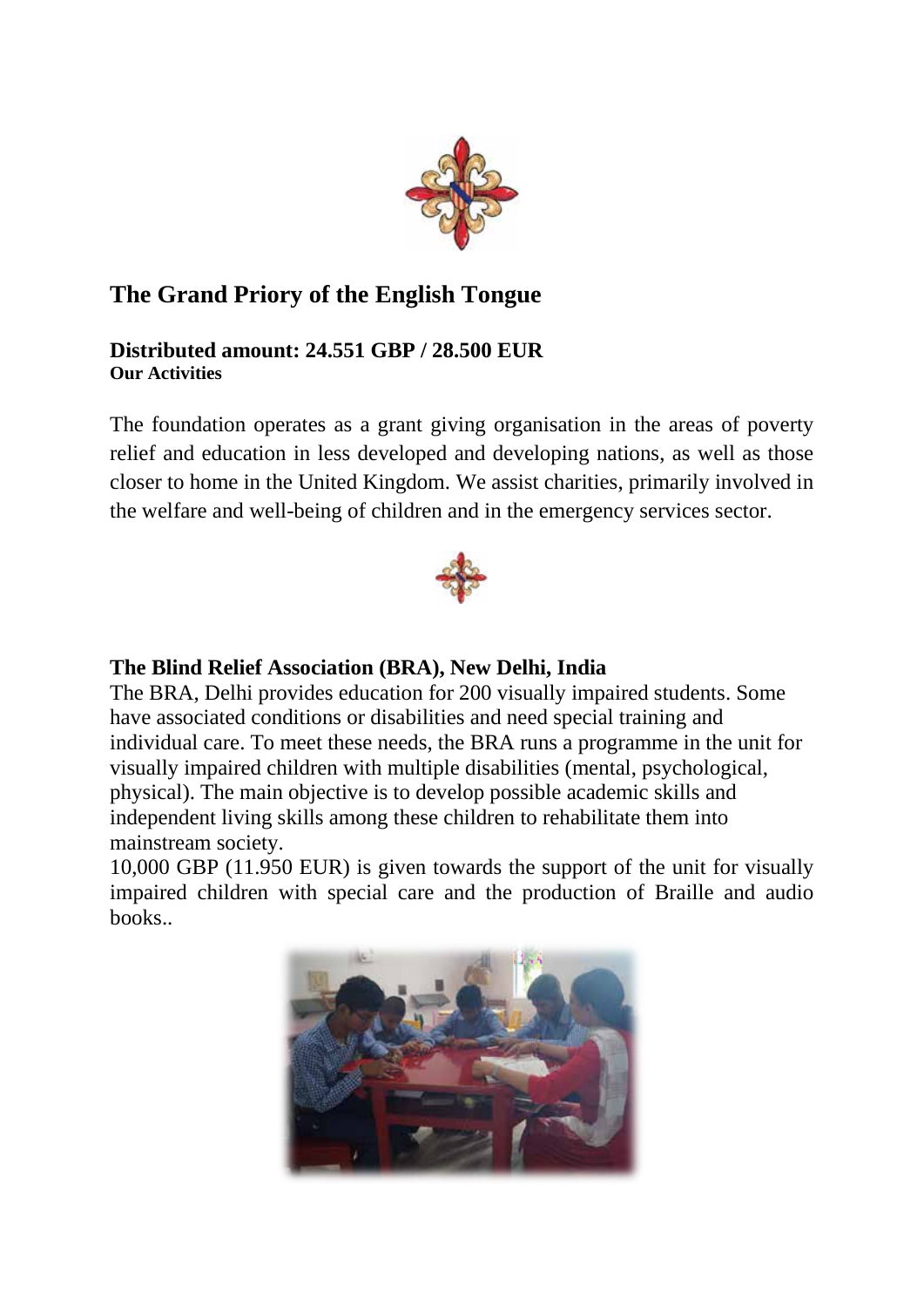

#### **Basic Healthcare, Rajasthan, India**

Basic Healthcare Services (BHS) is a registered non-governmental organization in India running clinics in rural areas in southern Rajasthan. It concentrates on providing preventive, promotive and primary curative care to the deprived tribal communities. The Charitable Foundation has supported BHS for the past five years. The first years of support saw the establishment of crèches for young children of very poor families – allowing mothers to take paid jobs and older siblings to go to school while the young ones were fed and cared for. After the demonstration of the success of the crèches local funding has been provided for their maintenance and expansion. £6071 has been approved for the project titled "care, counselling and nutrition: a multi- pronged approach for insulin-dependent diabetes in tribal regions in southern Rajasthan". 6.071 GBP / 7.250 EUR.





#### **Richard House Children's Hospice, Newham, London**

We support Richard House London which provides professional care and support for babies, children, and young adults with life shortening, life-limiting, or complex health conditions. Services are available free of charge to around 300 families each year in this deprived part of London. We have supported Richard House's projects since 2019. 3.900 GBP towards the purchase of the requested ventilator.

3.900 GBP / 4.650 EUR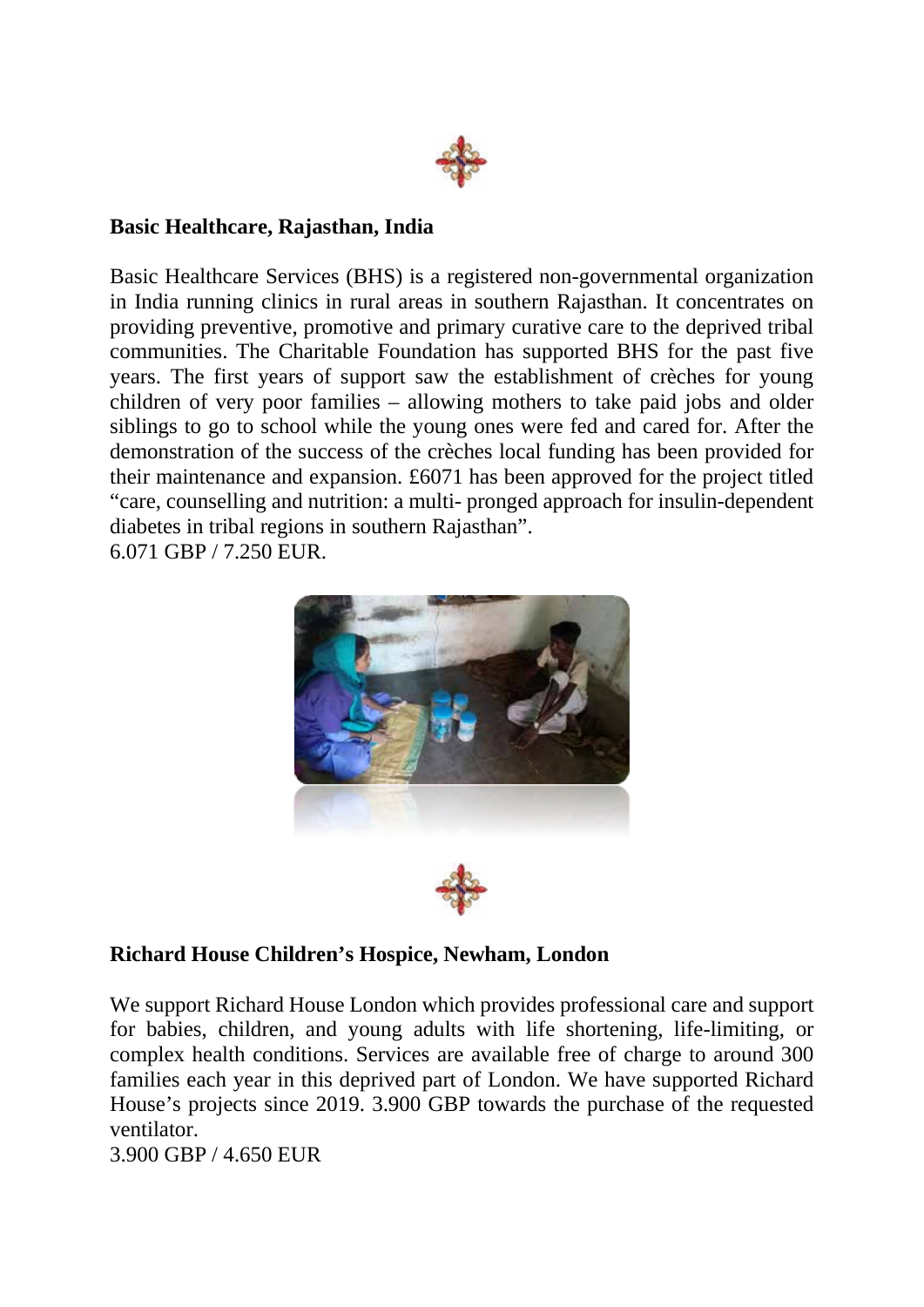

#### **The Leprosy Mission, Rangpur, Bangladesh**

Since 2013, our Foundation has been supporting The Leprosy Mission through the funding of specific projects. The Leprosy Mission is an international development organisation that diagnoses, treats and offers specialist care to leprosy patients. As well as healthcare, they provide rehabilitation, education, vocational training, small business loans, housing, fresh water supplies and sanitation for thousands of people in 11 countries across Africa and Asia. £3747 for the Education package which comprises of higher education school and exam fees; educational materials; uniforms, schoolbooks, and shoes. £389 for doctor's fees, medical supplies, and vitamins and £444 for computer costs, including ink and stationery, internet, and phone charges. The total approved was 4.580 GBP / 3.850 EUR





**Our Mission**

**"The relief of poverty and sickness, the advancement of education and the preservation and protection of good health."**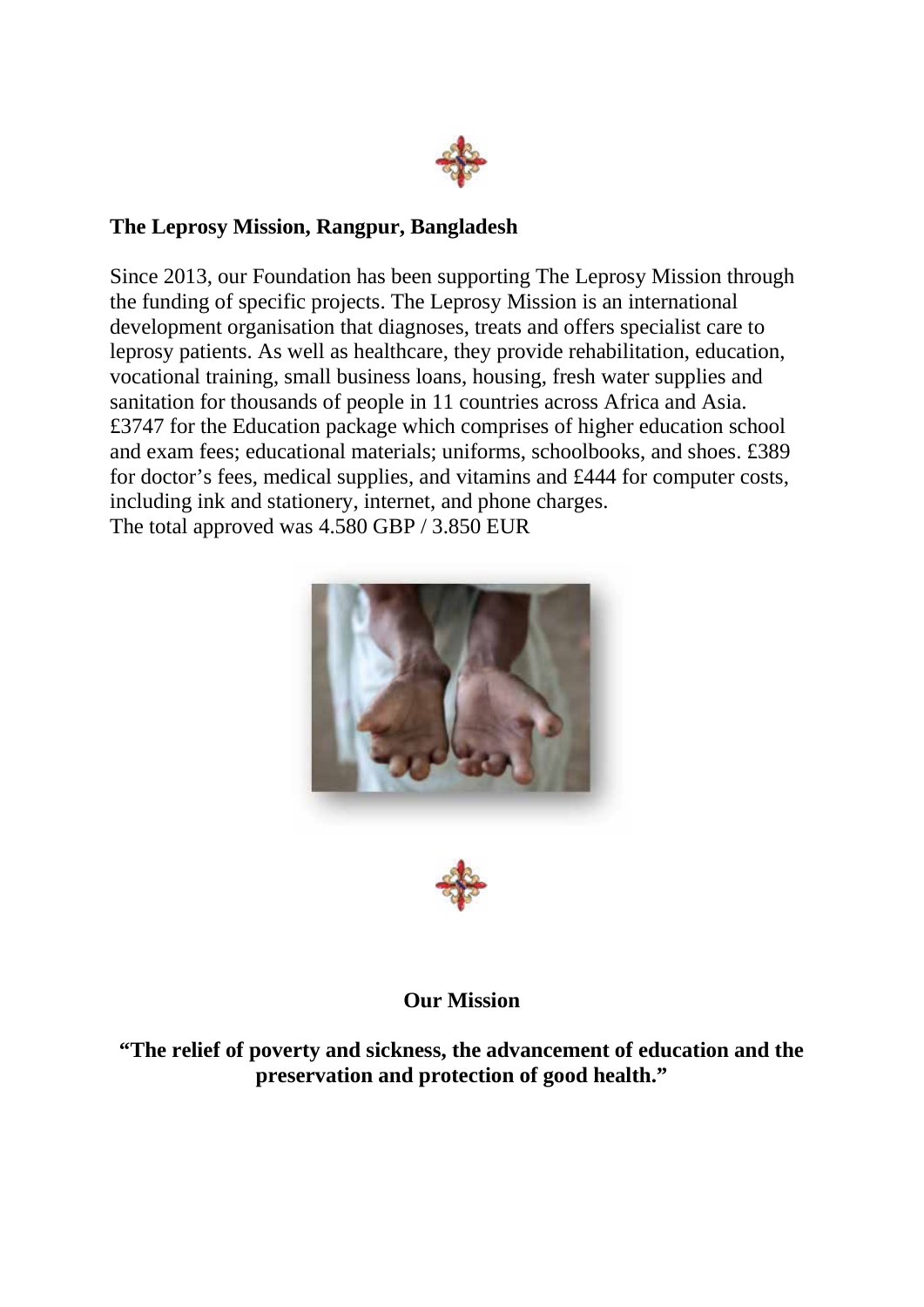

#### **The Grand Priory of Italy**

#### **Distributed amount: 3.450 EUR**

2021 was also like 2020, a particularly difficult year. There were serious difficulties in organizing meetings and fundraising opportunities.



#### **OPERATION "Face Masks"**

In the months of November and December 2021, the Hospital Service has distinguished itself in an initiative that we will call "operation masks". From a report of the Red Cross of Portoghruaro, it has been identified, in addition to the school institutions, a considerable quantity consisting of 190,000 anti-covid face masks, and they could not find a correct way of distribution. The material was abandoned and there was a risk of it being damaged or worse destroyed. Thanks to the prompt interest of Don Sergio Basile and Lady Da Rosanna Girardi, the material found the destination in a short time. With their own cars, the material found a secure warehouse and immediately activated the distribution. The MOC Hospital Service of the Priories of Friuli Venezia Giulia and Veneto thank the distinguished individuals who have worked with sacrifice and good will, to identify, store, control and distribute correctly all the material.

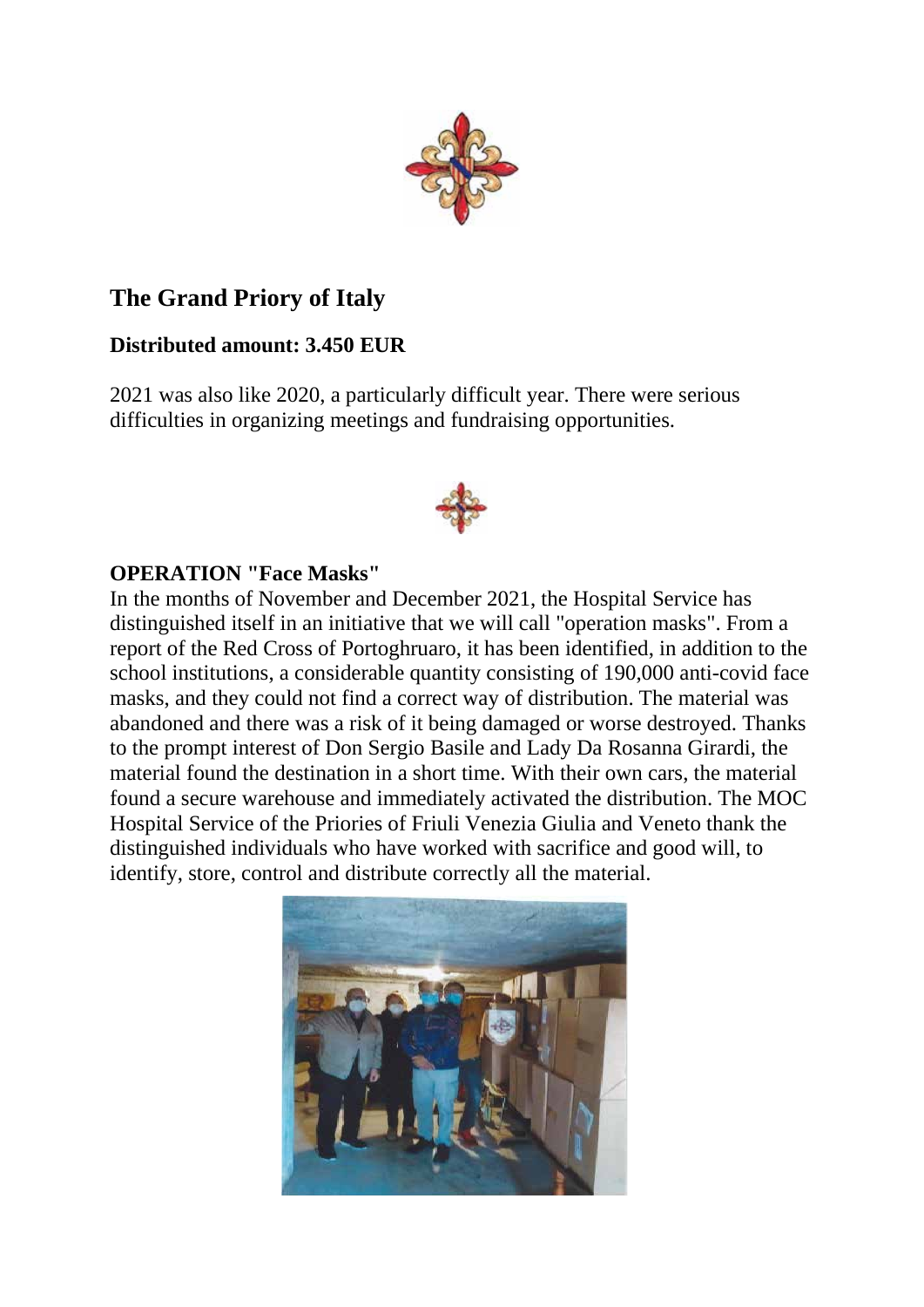

**Contribution to the new priest and MOC ambassador Don Luca Chirizzi.** 300 EUR



**Contribution for expenses incurred to the Church of S. Antonio di Latisana** 200 EUR.





Protezione Civile Nazionale emergeza anti Covid 19

Ospedale Civile di Rovigo per contributo famiglie in difficoltà



Expenses incurred meeting of the 5.0. of the Priories of Veneto and Friuli 250 EUR.



**Contribution to the Choir "Virgo Melodiosa" of Latisanotta** 400 EUR.



**A F.V.G. Onlus Project** 2.300 EUR.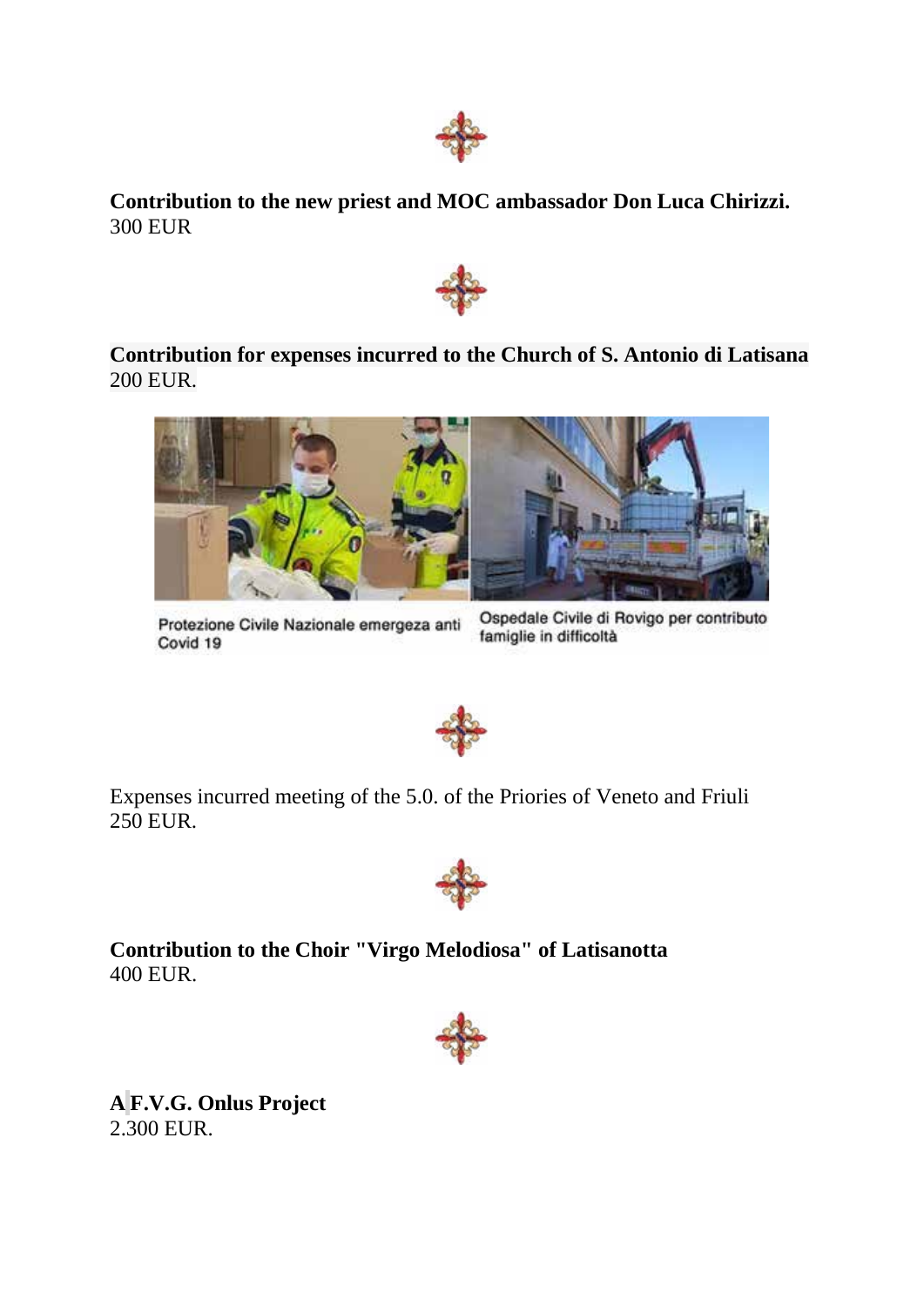

#### **The Grand Priory of Terra Danubica**

#### **Distributed amount: 2.900 LEV / 1.500 EUR**

During 2021 Bulgaria was in pandemic, social and in economic crises. Many restrictions continue to be imposed. This caused severe personal, psychological and economic problems.

The resources for our charitable activities became very limited.



Donations of funding to the **High School for Stonework**, Kunino village, District Vratza 2.100 LEV / 1100 EUR



Donation to the **Bachkovo Monastery** 300 LEV /150 EUR

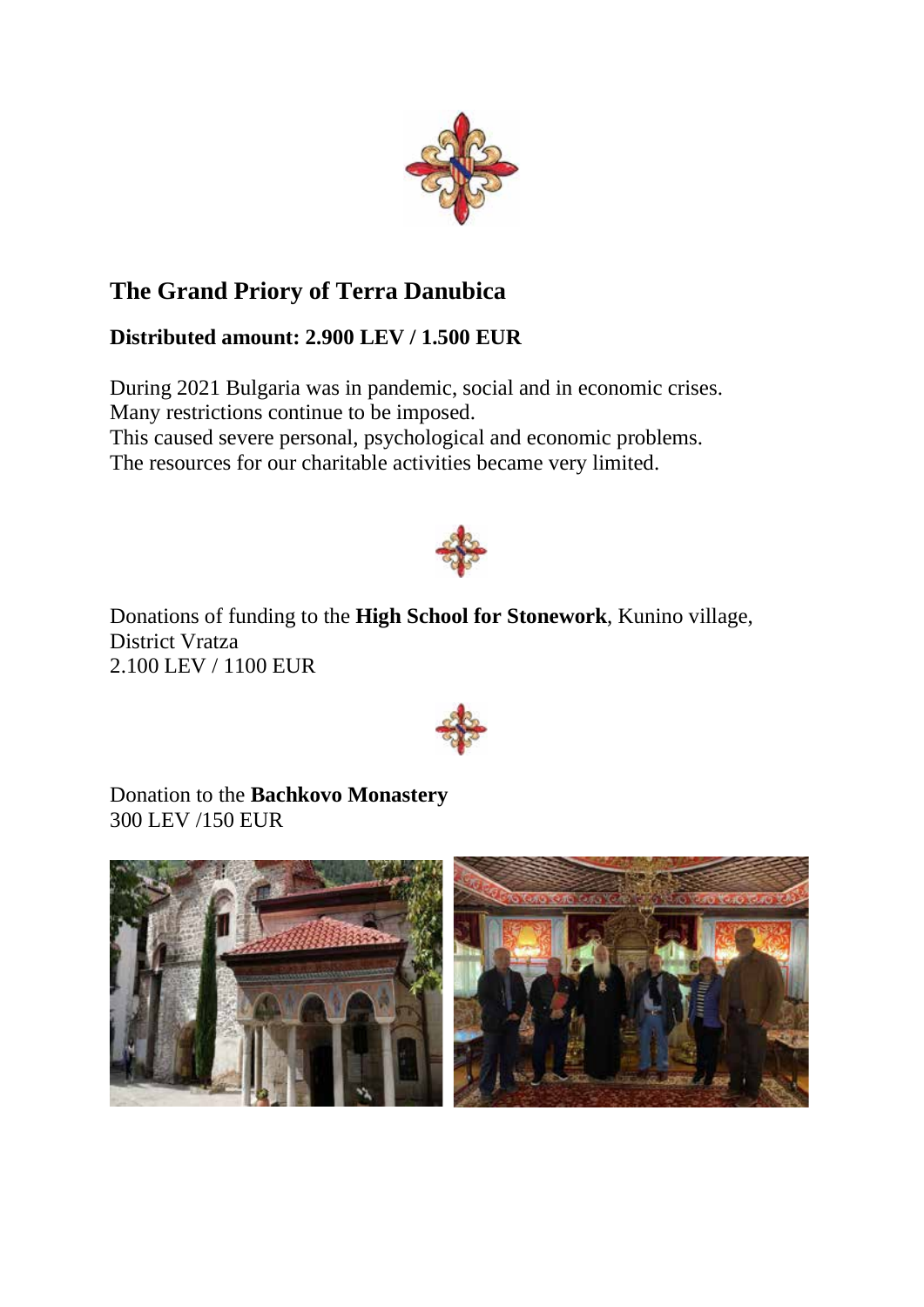

Donation to **the Patriarchal Cathedral of St. Nedelya** in Sofia 500 LEV / 250 EUR





#### **The Priory of Saint Stephen in Austria Distributed amount: 2.000 EUR**

In 2021, due to an almost complete lock down in Austria during the year, we only made the donation of 2.000 EUR for the international project in Delhi run by the Blind Relief Association. We are happy to be able to do this under these sever circumstances.

We now hope for some normality and that it will be possible to hold our investiture in June.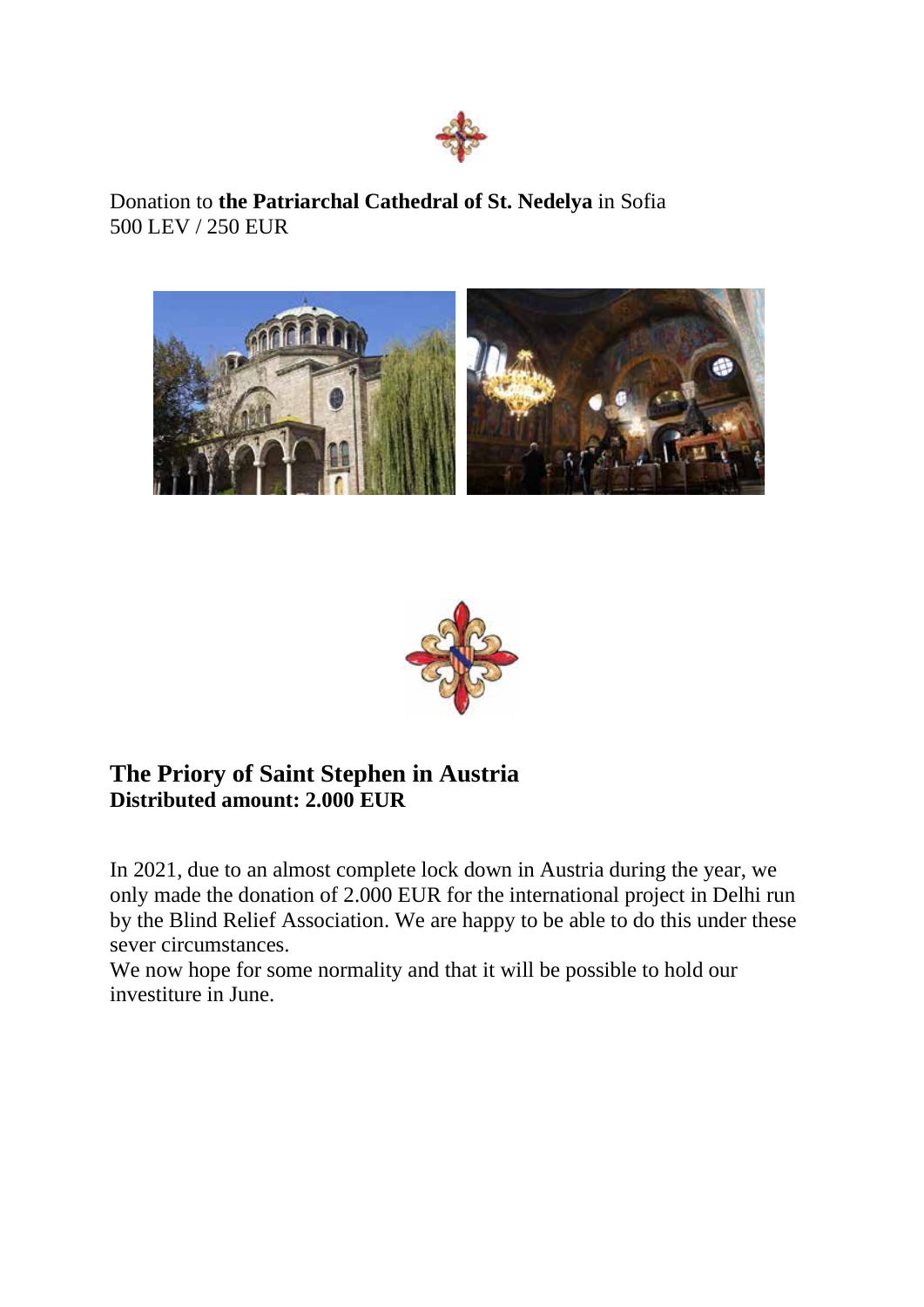

#### **The Priory of Saint Peter Nolasco in the United States**

#### **Distributed amount: 1.000 USD / 900 EUR**

Hospitaller report for the year 2021

The Covid-19 pandemic has impacted all of us in many different ways. In our Priory, although oblations were reinstated for most members, some of our members still struggled due to financial constraints. It is our ardent hope that 2022 will allow everyone's lives to return to normal, and that we will be able to gather for more fellowship and charitable fundraising. In 2021, a small number of members of our Priory (plus a few guests) gathered for a dinner in November in the hopes of re-starting our charity fund-raising efforts. Although only about \$1000 was raised at the event, disbursements to the following charities were made from the Priory of Saint Peter Nolasco for 2021



#### **St. Mary Roman Catholic Church Food Pantry**

The St. Mary Food Pantry services more than 135 families in South Amboy, New Jersey, through their once monthly distribution day. For more than a decade they have provided sustenance and some emergency services (for example, electricity bill aid) to those most in need. Their vast network of food contacts and the great generosity of St. Mary parishioners ensures their shelves are always full. During some months of the pandemic the Food Pantry has combined its efforts with the First Presbyterian Church in South Amboy, as well as the South Amboy Office of Emergency Management for city-wide consolidated food distribution.

500 USD / 450 EUR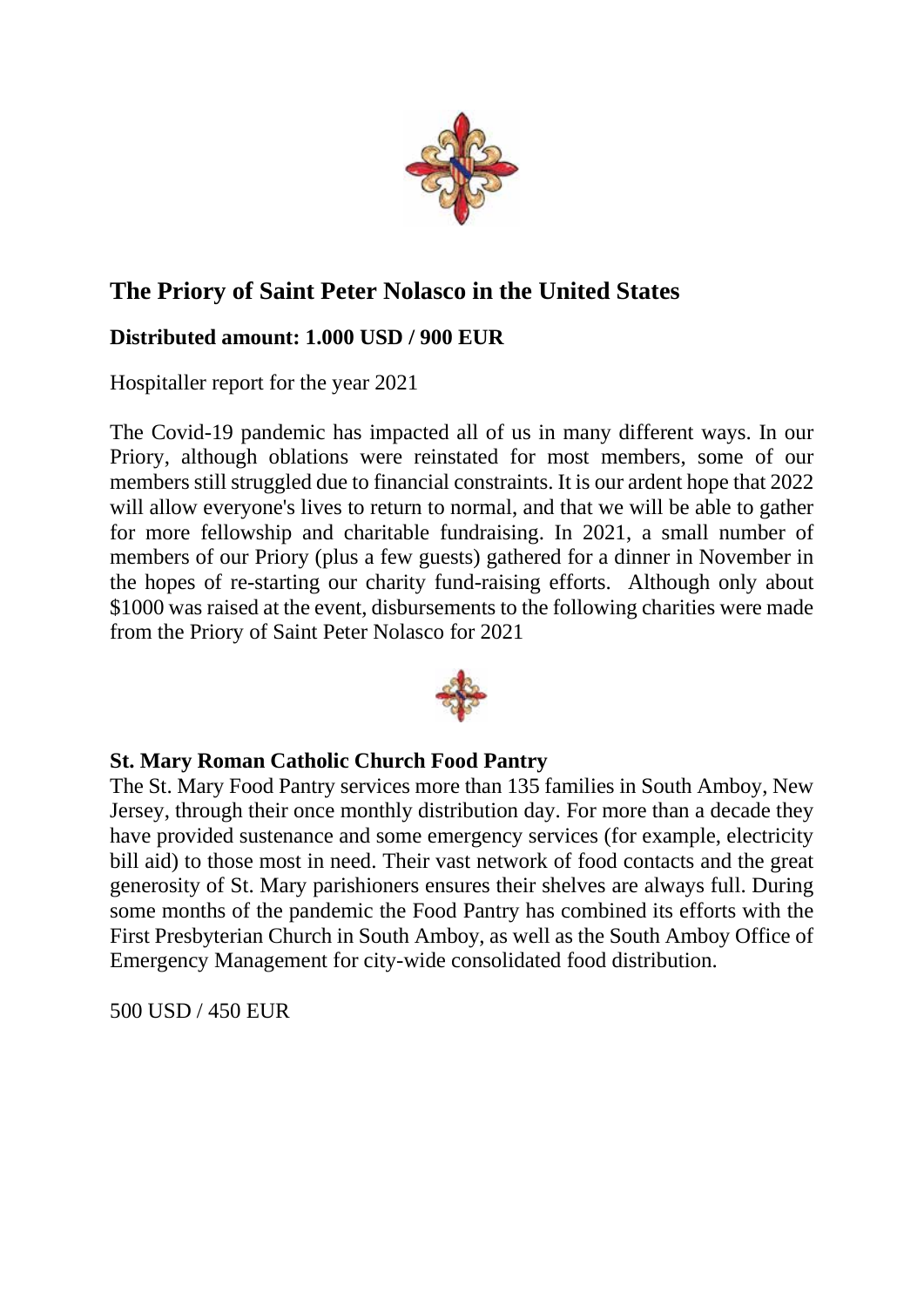

#### **Triad House – Ewing, New Jersey**

The Triad House, a subsidiary of LifeTies, nurtures wellness and self-sufficiency in vulnerable youth, young adults and their families. Triad House services youth aged 14-21. It is only one of the few homes in the United States to provide services for the LGBTQ youth population who remain at risk in this country

500 USD / 450 EUR



#### **Madonna House – Neptune, New Jersey**

Founded by Rebecca Blonski in 1987, Madonna House is dedicated to serving infants, children and women by providing clothing, juvenile furnishings, toys, infant formula, diapers, small household items and other necessities to impoverished and needy families free of charge. Even during the pandemic they have continued to provide these services to the needy.



The past year has been very badly affected by the pandemic. A few fundraising activities has been held during the autumn, Terra Danubica, the English Tongue and Terra Nordica managed to hold investitures, however a bit limited. It has also been possible to arrange a few dinners. They all contribute to our collection of funds to distribute. It is interesting to see how much can be collected with just a few words of our aims during a dinner. Let's hope for a brighter 2022.

2021-02-17. Don Anders Blomqvist Grand Hospitaller MOC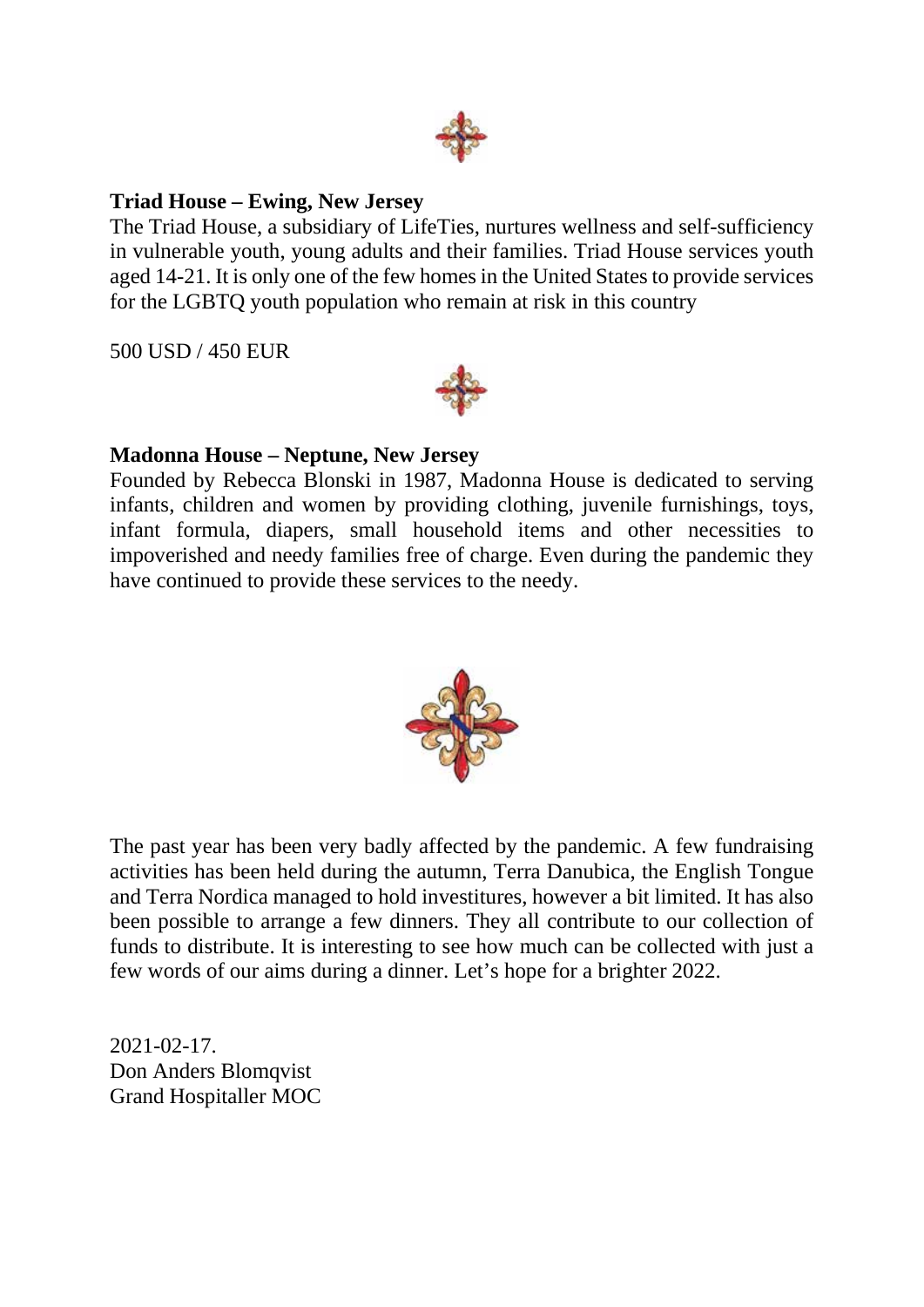